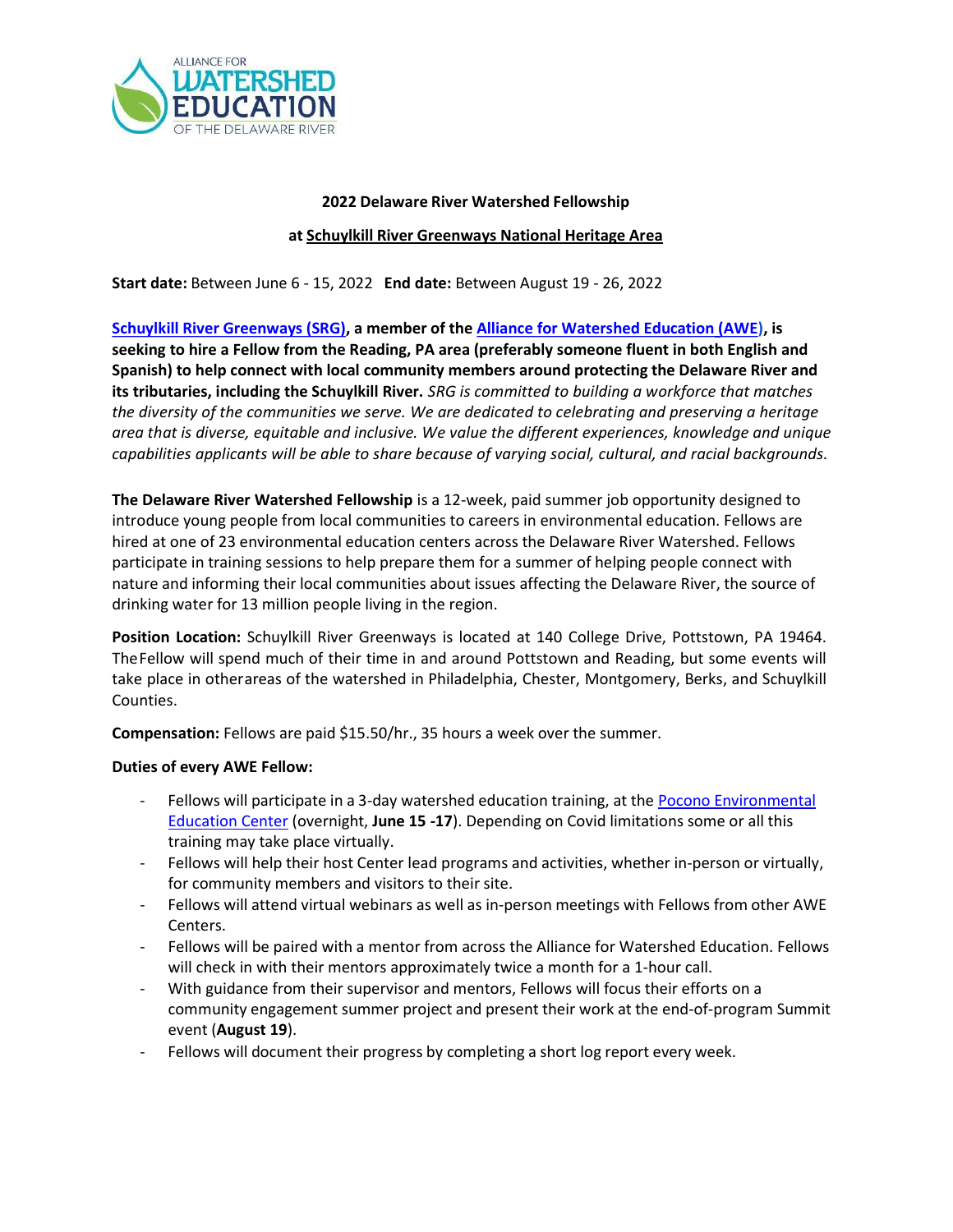

### The Fellow at Schuylkill River Greenways (SRG) will specifically:

- Create eye-catching graphics (social media posts, flyers, informational handouts, etc.) using Canva or other design programs to inform SRG followers about events, programs/projects, and watershed education.

-Create marketing materials (flyers, social media posts, etc.) for SRG's partner outfitter Take It Outdoors Adventures to encourage participation in paddling, bicycling and other recreational activities along the Schuylkill River and Trail

-Manage and promote two outdoor movie nights along the Schuylkill River. One at Riverfront Park in Pottstown, PA (July 1, 2022) and one in Schuylkill Haven, PA (Aug. 4, 2022)

-Help organize and advertise a beginner-friendly biking and kayaking day in Reading at Riverfront Park (Date TBD – potentially July 16, 2022)

-Participate in two days (between July 31 and Aug. 3) of the 2022 Schuylkill Acts & Impacts Program, a weeklong watershed expedition along the Schuylkill River (kayaking and camping optional)

- Assist on 1 or 2 days of SRG's Schuylkill River Sojourn event, a weeklong paddling excursion (kayaking optional)

-Engage Reading community (including Latino/Latinx/Hispanic populations) and communicate with SRG partners to raise awareness about free beginner-friendly bicycling and kayaking event

-Assist in distributing a trail survey to residents of Reading and invite residents to attend public meetings about the Schuylkill River Trail

-Help create advertising signs and other promotional materials for Latin Festival taking place in Pottstown.

-If fluent in Spanish, help translate materials such as flyers and surveys to Spanish

-Assist with environmental education and programming along the Schuylkill River Trail

#### Qualifications and Experience:

- Age 18+ by June 6, 2022, start date
- Valid state driver's license required and reliable transportation
- Reading area resident preferred
- The fellow will be working in Spanish-speaking communities, SRG is seeking to hire a candidate fluent in Spanish and English (preferred)
- Experience in social media management, graphic design, writing/communications & marketing
- Comfortable welcoming and talking with visitors to the center and park, excited to help run environmental education programs outdoors with children and adults
- Comfortable working outdoors
- Enjoy working with a team and independently, teamwork will be needed for events and SRG projects, working independently as a leader will be helpful when working on the community engagement summer project
- Occasional evening and weekend hours required for movie nights, trail survey distribution in Reading, and community engagement summer project
- Able to walk or hike through varied terrain, open to trying kayaking in the Schuylkill River (no prior kayaking experience necessary)